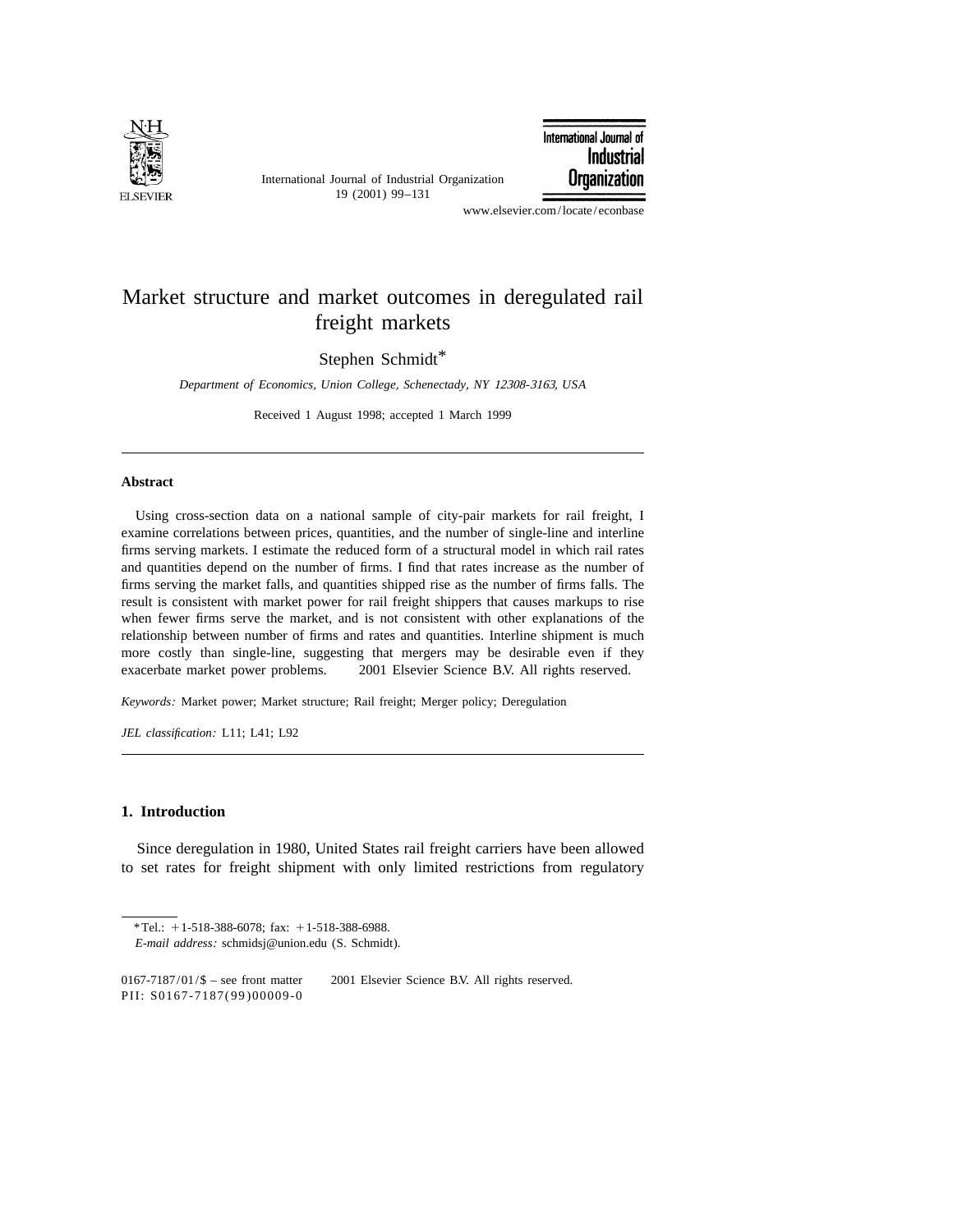agencies. The consolidation of the industry that followed deregulation may have increased welfare by allowing more single-line shipment and less interline shipment of goods; but it may also have allowed carriers to acquire market power as the number of firms, including interline combinations, available to carry goods for any given shipper declined.

In this paper, I use city-pair specific and commodity-specific data covering the entire United States, which contain considerable variation in market structure, to examine issues of market conduct and performance in the rail freight industry. The first issue is whether single-line shipment of goods between two cities is more efficient than interline shipment. The second issue is whether small numbers of competitors can exercise market power to raise prices above competitive levels. If single-line shipment is more efficient than interline, then end-to-end mergers between rail firms that reduce interlining can improve welfare. But, if oligopolies with fewer firms can exploit market power, then side-by-side mergers can reduce welfare.

I derive and estimate a reduced form model of supply and demand for rail freight, and measure changes in equilibrium prices and quantities as the number of firms in the market varies. Using a very flexible functional form, I find that rail rates and quantities are significantly correlated with both the number and the type of firms serving markets, after controlling for distance and other variables affecting supply and demand for shipments, and that the differences are large in economic terms. Markets without any single-line shipper have prices that are considerably higher, and quantities considerably lower, than markets with the same number of competitors but with single-line shipment; this result suggests that interline shipment has higher costs than single-line shipment. On the other hand, prices are also related to the number of shippers of either type; an additional single-line shipper in a rail freight market reduces prices by up to 10%, and increases quantities by up to 15%, compared to a market with one fewer single-line shipper. The effect of an additional indirect shipper in a market is much smaller, only 1 to 2% reductions in price and between 2 and 3% increases in quantity in most cases. I test whether simpler, linear functional forms for the number of firms are acceptable, and reject them.

The results can be explained without invoking market power if rail firms have decreasing returns to scale, in which case prices would be lower when more firms share a market and each carry a smaller quantity; but past rail cost studies have usually found that rail firms have constant or increasing returns to scale within a given origin–destination market.<sup>1</sup> The alternative explanation is that price–cost

<sup>&</sup>lt;sup>1</sup>Braeutigam et al. (1982) find falling average costs as quantity rises, inconsistent with DRS; Friedlaender (1991) finds that most rail firms operate with substantial increasing returns to scale, and discusses the pricing implications of that result. Berndt et al. (1993) estimates a translog cost function for rail freight using deregulated-era data and also find substantial increasing returns to scale.